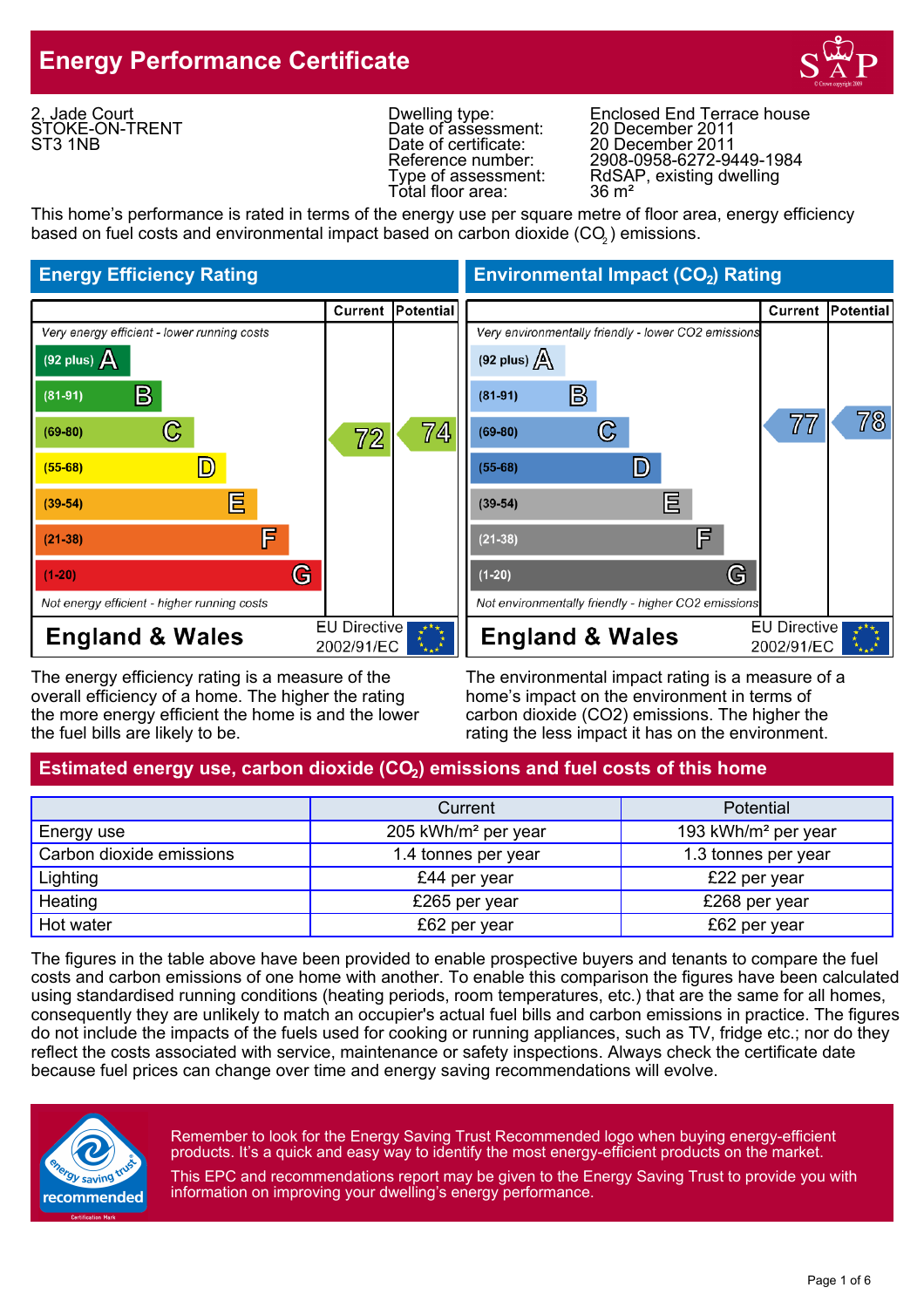#### **About this document**

The Energy Performance Certificate for this dwelling was produced following an energy assessment undertaken by a qualified assessor, accredited by Stroma Certification, to a scheme authorised by the Government. This certificate was produced using the RdSAP 2009 assessment methodology and has been produced under the Energy Performance of Buildings (Certificates and Inspections) (England and Wales) Regulations 2007 as amended. A copy of the certificate has been lodged on a national register.

| Assessor's accreditation number: | STRO005763                                |
|----------------------------------|-------------------------------------------|
| Assessor's name:                 | Dino Vella                                |
| Company name/trading name:       | <b>First Property Services Uk Limited</b> |
| Address:                         | 72a Moorland Road                         |
|                                  | Burslem, ST6 1DY                          |
| Phone number:                    | 01782 610 546                             |
| Fax number:                      | 0000                                      |
| E-mail address:                  | dinov@firstpropertyservices.co.uk         |
| Related party disclosure:        | No related party                          |

#### **If you have a complaint or wish to confirm that the certificate is genuine**

Details of the assessor and the relevant accreditation scheme are as above. You can get contact details of the accreditation scheme from their website at www.stroma.com together with details of their procedures for confirming authenticity of a certificate and for making a complaint.

#### **About the building's performance ratings**

The ratings on the certificate provide a measure of the building's overall energy efficiency and its environmental impact, calculated in accordance with a national methodology that takes into account factors such as insulation, heating and hot water systems, ventilation and fuels used. The average Energy Efficiency Rating for a dwelling in England and Wales is band E (rating 50).

Not all buildings are used in the same way, so energy ratings use 'standard occupancy' assumptions which may be different from the specific way you use your home. Different methods of calculation are used for homes and for other buildings. Details can be found at www.communities.gov.uk/epbd.

Buildings that are more energy efficient use less energy, save money and help protect the environment. A building with a rating of 100 would cost almost nothing to heat and light and would cause almost no carbon emissions. The potential ratings on the certificate describe how close this building could get to 100 if all the cost effective recommended improvements were implemented.

#### **About the impact of buildings on the environment**

One of the biggest contributors to global warming is carbon dioxide. The way we use energy in buildings causes emissions of carbon. The energy we use for heating, lighting and power in homes produces over a quarter of the UK's carbon dioxide emissions and other buildings produce a further one-sixth.

The average household causes about 6 tonnes of carbon dioxide every year. Adopting the recommendations in this report can reduce emissions and protect the environment. You could reduce emissions even more by switching to renewable energy sources. In addition there are many simple everyday measures that will save money, improve comfort and reduce the impact on the environment. Some examples are given at the end of this report.

# **Directgov**

**Click www.epcadviser.direct.gov.uk our online tool which uses information from this EPC to show you how to save money on your fuel bills.**

Further information about Energy Performance Certificates can be found under Frequently Asked Questions at www.epcregister.com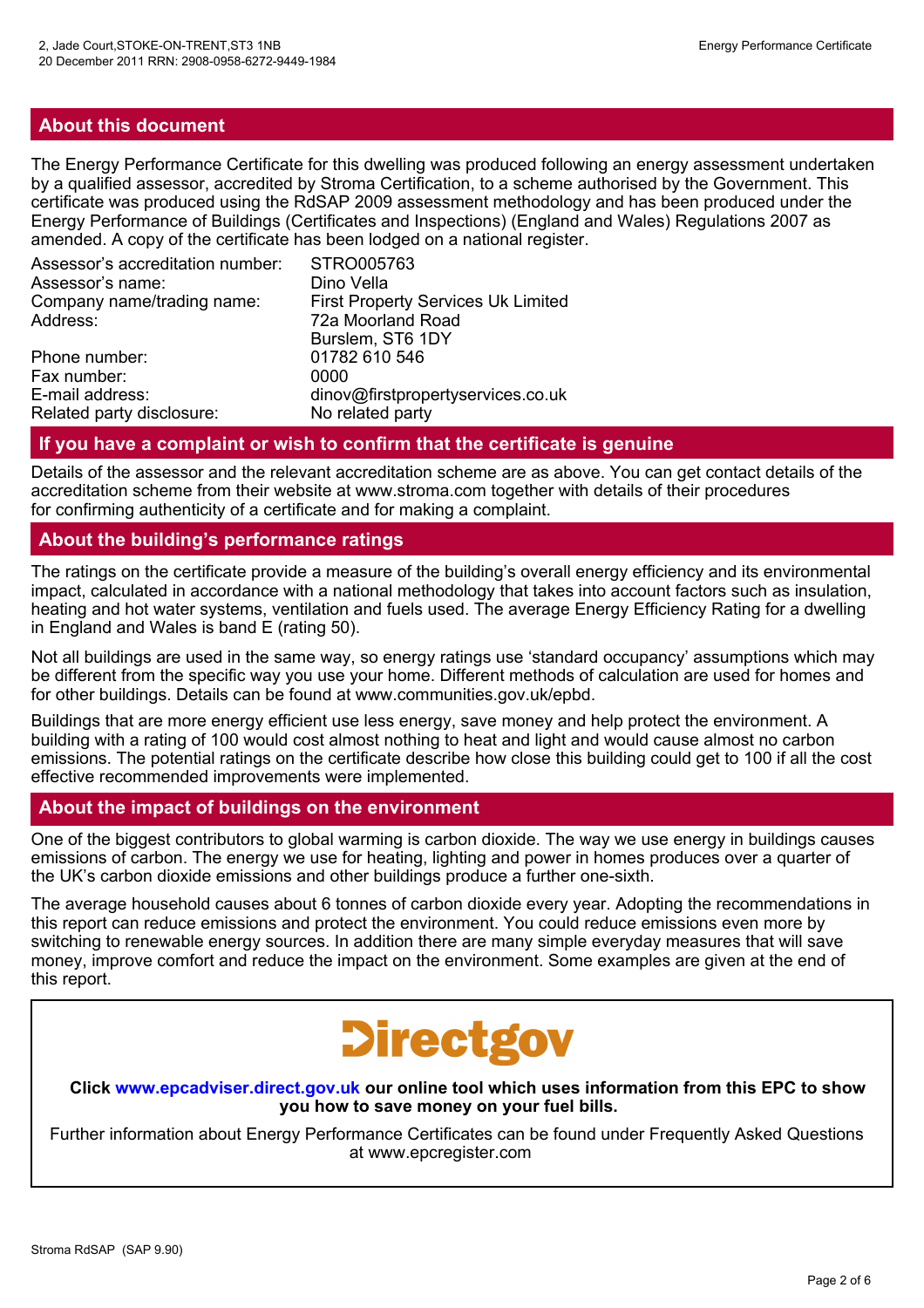#### **Recommendations**

The measures below are cost effective. The performance ratings after improvement listed below are cumulative, that is they assume the improvements have been installed in the order that they appear in the table. The indicative costs are representative for most properties but may not apply in a particular case.

| Lower cost measures                                      | <b>Indicative Cost</b> | <b>Typical savings</b><br>per year | Ratings after improvement |                      |
|----------------------------------------------------------|------------------------|------------------------------------|---------------------------|----------------------|
|                                                          |                        |                                    | Energy efficiency         | Environmental impact |
| Low energy lighting for all fixed outlets                | £28                    | £19                                | C <sub>74</sub>           | C 78                 |
| Total                                                    |                        | £19                                |                           |                      |
| <b>Potential energy efficiency rating</b>                |                        |                                    | C <sub>74</sub>           |                      |
| Potential environmental impact (CO <sub>2</sub> ) rating |                        |                                    |                           | C 78                 |

#### **Further measures to achieve even higher standards**

The further measures listed below should be considered in addition to those already specified if aiming for the highest possible standards for this home. However you should check the conditions in any covenants, planning conditions, warranties or sale contracts. The indicative costs are representative for most properties but may not apply in a particular case.

| Enhanced environmental impact (CO <sub>2</sub> ) rating |                   |      |             | A 96            |
|---------------------------------------------------------|-------------------|------|-------------|-----------------|
| <b>Enhanced energy efficiency rating</b><br>A 92        |                   |      |             |                 |
| 4 Wind turbine                                          | £1,500 - £4,000   | £18  | A 92        | A 96            |
| 3 Solar photovoltaic panels, 2.5 kWp                    | E11,000 - £20,000 | £214 | <b>B</b> 91 | A 95            |
| 2 Solar water heating                                   | £4,000 - £6,000   | £20  | C 75        | C <sub>80</sub> |

Improvements to the energy efficiency and environmental impact ratings will usually be in step with each other. However, they can sometimes diverge because reduced energy costs are not always accompanied by a reduction in carbon dioxide (CO<sub>2</sub>) emissions.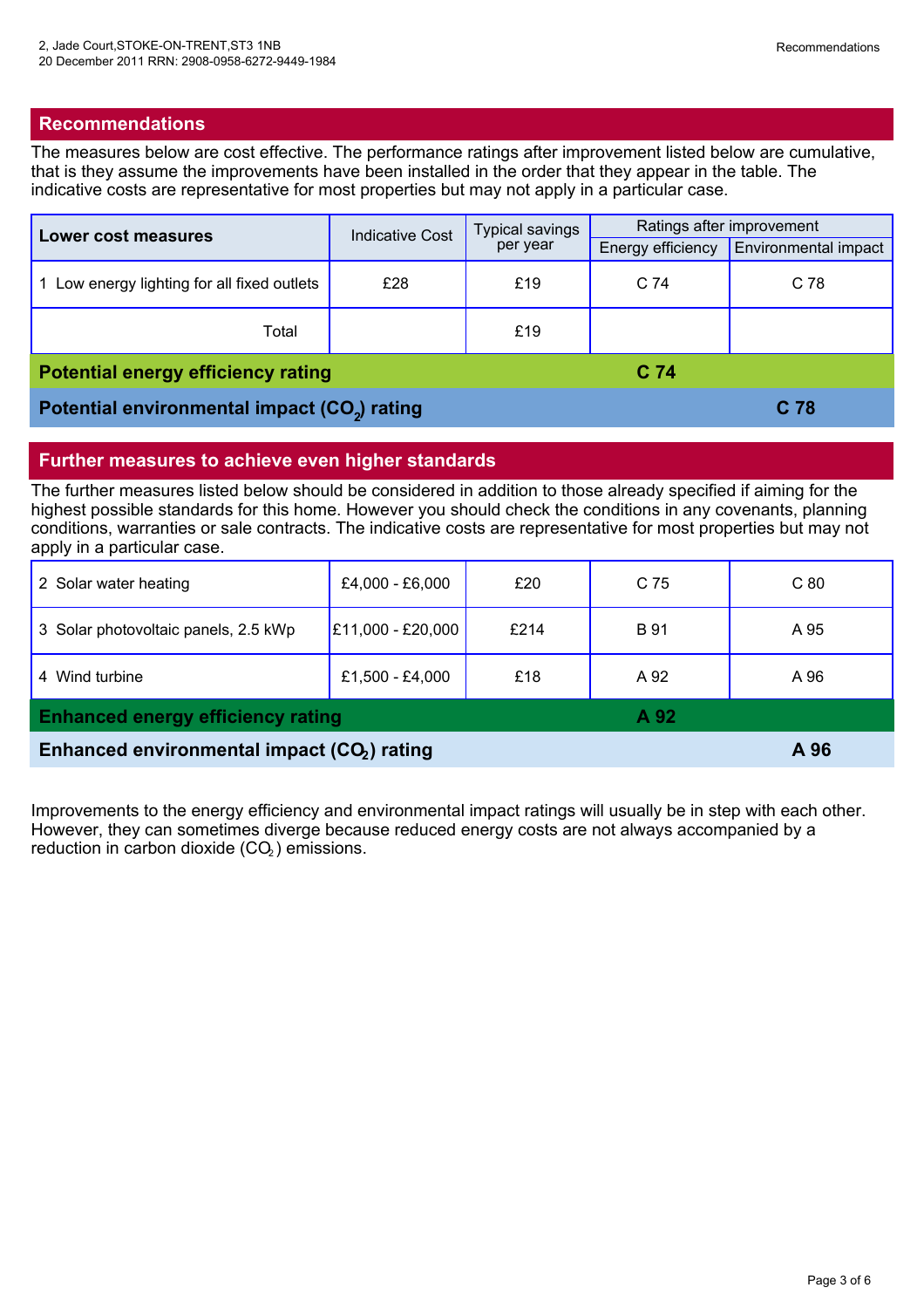### **Summary of this home's energy performance related features**

The table below gives an assessment of the key individual elements that have an impact on this home's energy and environmental performance. Each element is assessed by the national calculation methodology; 1 star means least efficient and 5 stars means most efficient. The assessment does not take into consideration the physical condition of any element. 'Assumed' means that the insulation could not be inspected and an assumption has been made in the methodology based on age and type of construction.

| Element                                 | Description                                            | <b>Current Performance</b> |               |
|-----------------------------------------|--------------------------------------------------------|----------------------------|---------------|
|                                         |                                                        | Energy efficiency          | Environmental |
| Walls                                   | Cavity wall, as built, insulated (assumed)             | ★★★★☆                      | ★★★★☆         |
| Roof                                    | Pitched, 200 mm loft insulation                        | ★★★★☆                      | ★★★★☆         |
| Floor                                   | Solid, no insulation (assumed)                         |                            |               |
| <b>Windows</b>                          | Mostly double glazing                                  | ★★★★☆                      | ★★★★☆         |
| Main heating                            | Boiler and radiators, mains gas                        | ★★★★☆                      | ★★★★☆         |
| Main heating controls                   | Programmer, room thermostat and TRVs                   | ★★★★☆                      | ★★★★☆         |
| Secondary heating                       | None                                                   |                            |               |
| Hot water                               | From main system                                       | ★★★★☆                      | ★★★★☆         |
| Lighting                                | No low energy lighting                                 | ★☆☆☆☆                      | ★☆☆☆☆         |
| <b>Current energy efficiency rating</b> |                                                        | C <sub>72</sub>            |               |
|                                         | Current environmental impact (CO <sub>2</sub> ) rating |                            | C 77          |

#### **Low and zero carbon energy sources**

None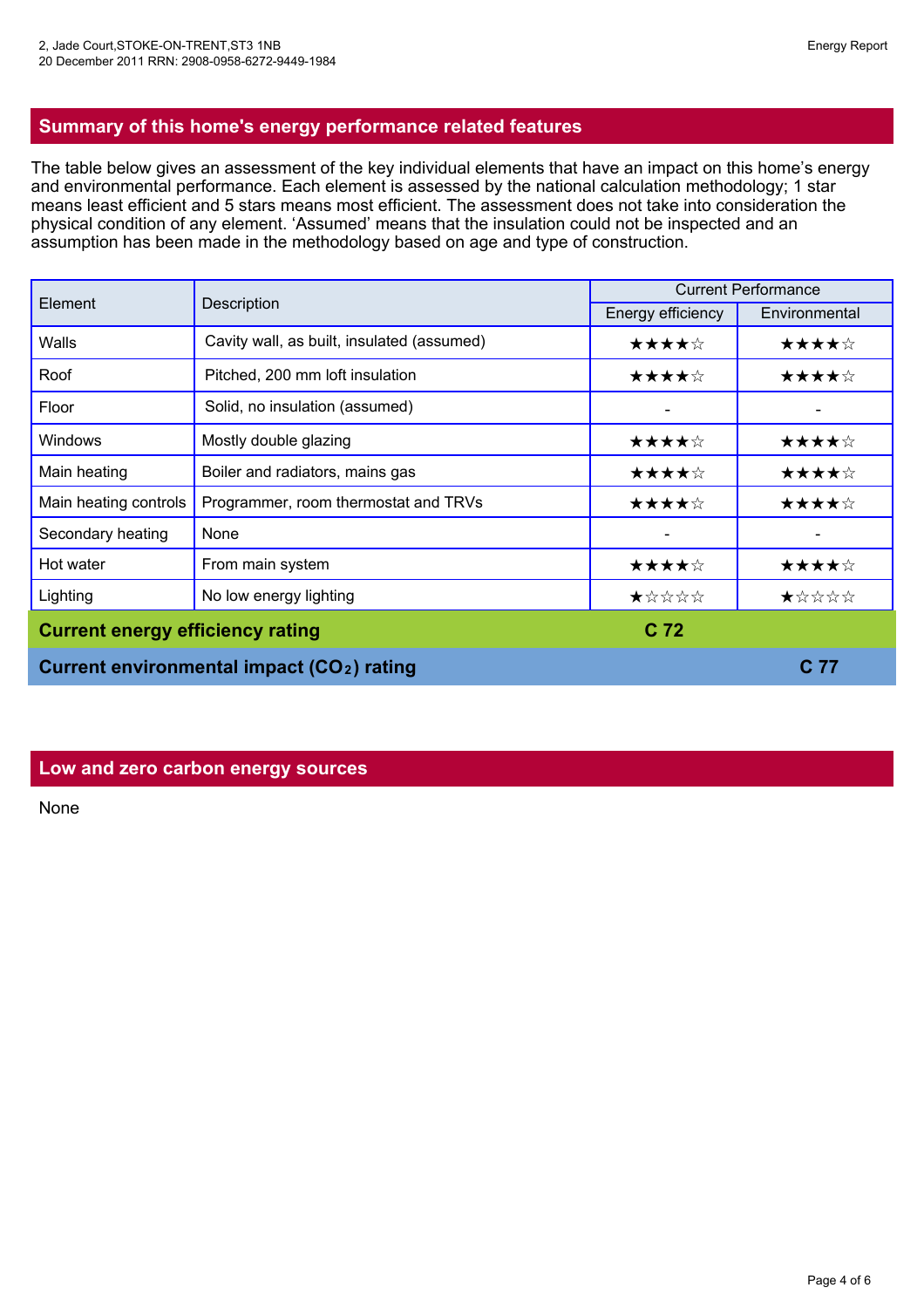### **About the cost effective measures to improve this home's performance ratings**

If you are a tenant, before undertaking any work you should check the terms of your lease and obtain approval from your landlord if the lease either requires it, or makes no express provision for such work.

#### **Lower cost measures**

These measures are relatively inexpensive to install and are worth tackling first. The indicative costs of measures included earlier in this EPC include the costs of professional installation in most cases. Some of the cost effective measures below may be installed as DIY projects which will reduce the cost. DIY is not always straightforward, and sometimes there are health and safety risks, so take advice before carrying out DIY improvements.

#### **1 Low energy lighting**

Low energy light bulbs last up to 12 times longer than ordinary ones and reduce lighting costs.

#### **About the further measures to achieve even higher standards**

Further measures that could deliver even higher standards for this home. You should check the conditions in any covenants, planning conditions, warranties or sale contracts before undertaking any of these measures. If you are a tenant, before undertaking any work you should check the terms of your lease and obtain approval from your landlord if the lease either requires it, or makes no express provision for such work.

#### **2 Solar water heating**

A solar water heating panel uses the sun to pre-heat the hot water supply, significantly reducing demand on the heating system to provide hot water and hence save fuel and money. You could be eligible for Renewable Heat Incentive payments which could appreciably increase the savings beyond those shown on your EPC, provided that both the product and the installer are certified by the Microgeneration Certification Scheme (or equivalent). Details of local MCS installers are available at www.microgenerationcertification.org.

#### **3 Solar photovoltaic (PV) panels**

A solar PV system converts light directly into electricity via panels placed on the roof and can be used throughout the home. Building Regulations apply to this work and planning restrictions may apply. You could be eligible for <sup>a</sup> Feed-in Tariff which could appreciably increase the savings beyond those shown on your EPC, provided that both the product and the installer are certified by the Microgeneration Certification Scheme (or equivalent). Details of local MCS installers are available at www.microgenerationcertification.org.

#### **4 Wind turbine**

A wind turbine provides electricity from wind energy. This electricity can be used throughout the home. Building Regulations apply to this work and planning restrictions may apply. Wind turbines are not suitable for all properties. The system's effectiveness depends on local wind speeds and the presence of nearby obstructions, and <sup>a</sup> site survey should be undertaken by an accredited installer. You could be eligible for <sup>a</sup> Feed-in Tariff which could appreciably increase the savings beyond those shown on your EPC, provided that both the product and the installer are certified by the Microgeneration Certification Scheme (or equivalent). Details of local MCS installers are available at www.microgenerationcertification.org.